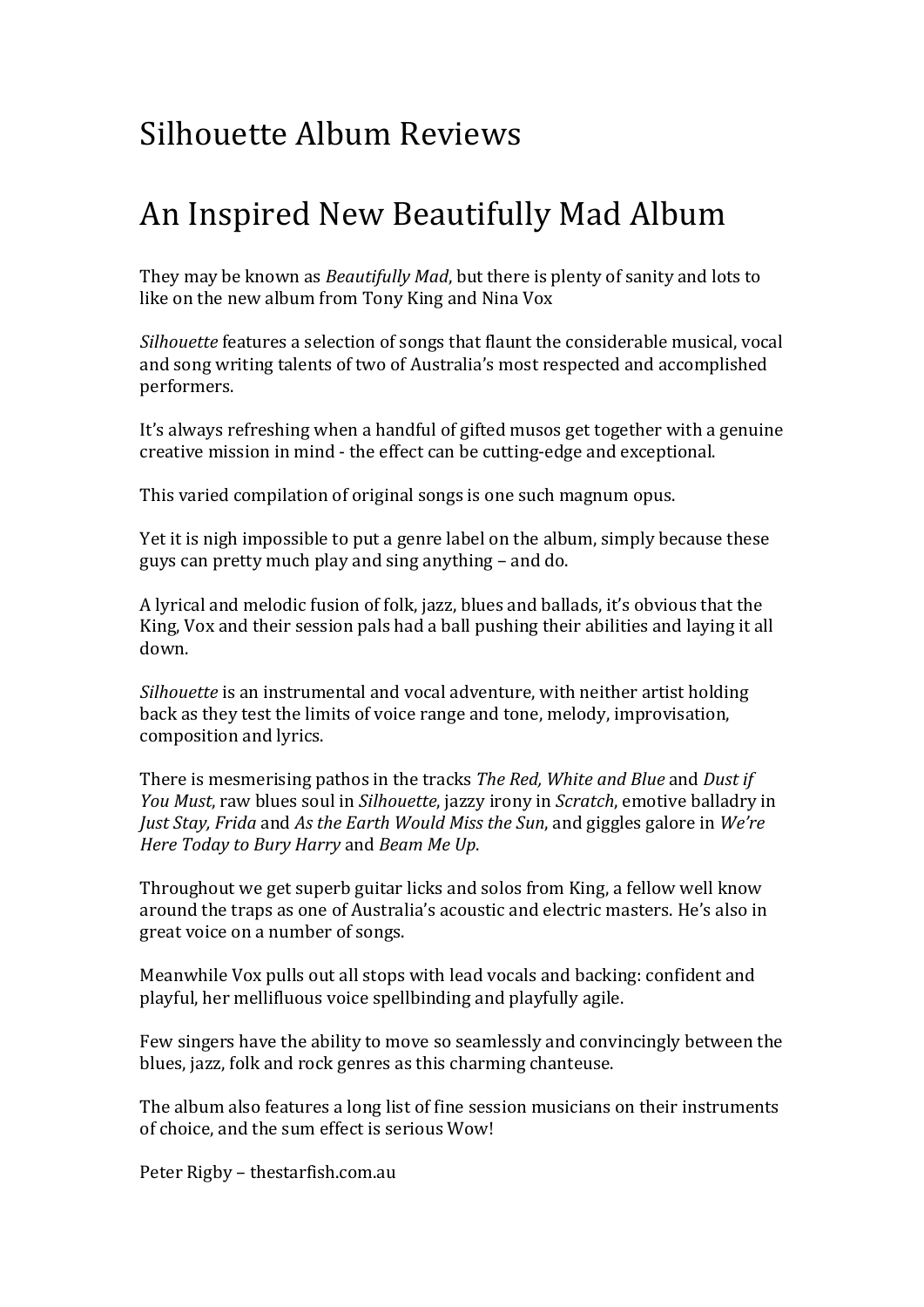# YOU DON'T HAVE TO BE BEAUTIFULLY MAD TO WORK HERE, BUT IT HELPS

#### *Posted on 9th November 2017*

The best music connects with you at a subconscious level. You can analyses, deconstruct and debate the merits of it till the cows come home but real genius is already talking to you on an altogether more subtle level. In fact not just talking, the best music will have knocked on the door of your subconscious holding a bunch of flowers, wined and dined it and will be curled up on the sofa with it before your conscious half has even managed to get out of bed.

And so it is with Silhouette, the titular offering from Beautifully Mad's latest album and the real genius is that you have been listening to this band all of your life, you just may not have realised it. You have heard them in the lyricism of Leonard Cohen, the drunken grooves of Tom Waits, the sass of a whole range of blues divas and the virtuosity of blues informed rock guitarists. It is timeless and inevitable but still brilliantly original and totally necessary.- http://www.anrfactory.com

#### **Silhouette Beautifully Mad (Nina Vox & Tony King)** Moonlight Cactus Studios, Australia

### **4 out of 5 stars**

This, Beautifully Mad's *Swan Song CD*, is an eclectic mix of musical genres (from *soft piano and guitar pickings to heavy guitar riffs to swing jazz). On first pass the songs* may feel unrelated, but dive in deeper and you'll hear a motif of sweet *melancholy and deep contemplation through each track.* 

With each song unique in its exposition, it is a rich tapestry of the inner workings of both King and Vox's *raison d'etre* - from the storytelling/honouring of special people who have made their mark on the world (*Frida, Malala*) to the ironic (*We're Here Today to Bury Harry* and *Beam Me Up*), to the poignant *Just Stay*, *Silhouette, Dust if you Must and The Red, White and Blue* (another 'Best Lyrics' award in the making). The bookends of *Fetch Me My Comb* sung by King and the reprise by 'Friends of Beautifully Mad' round out the album.

Vox's vocals grow more mellifluous with each album (As the Earth Would Miss *the Sun, Scratch*), while King's mastery on guitar and bass is ever present. The